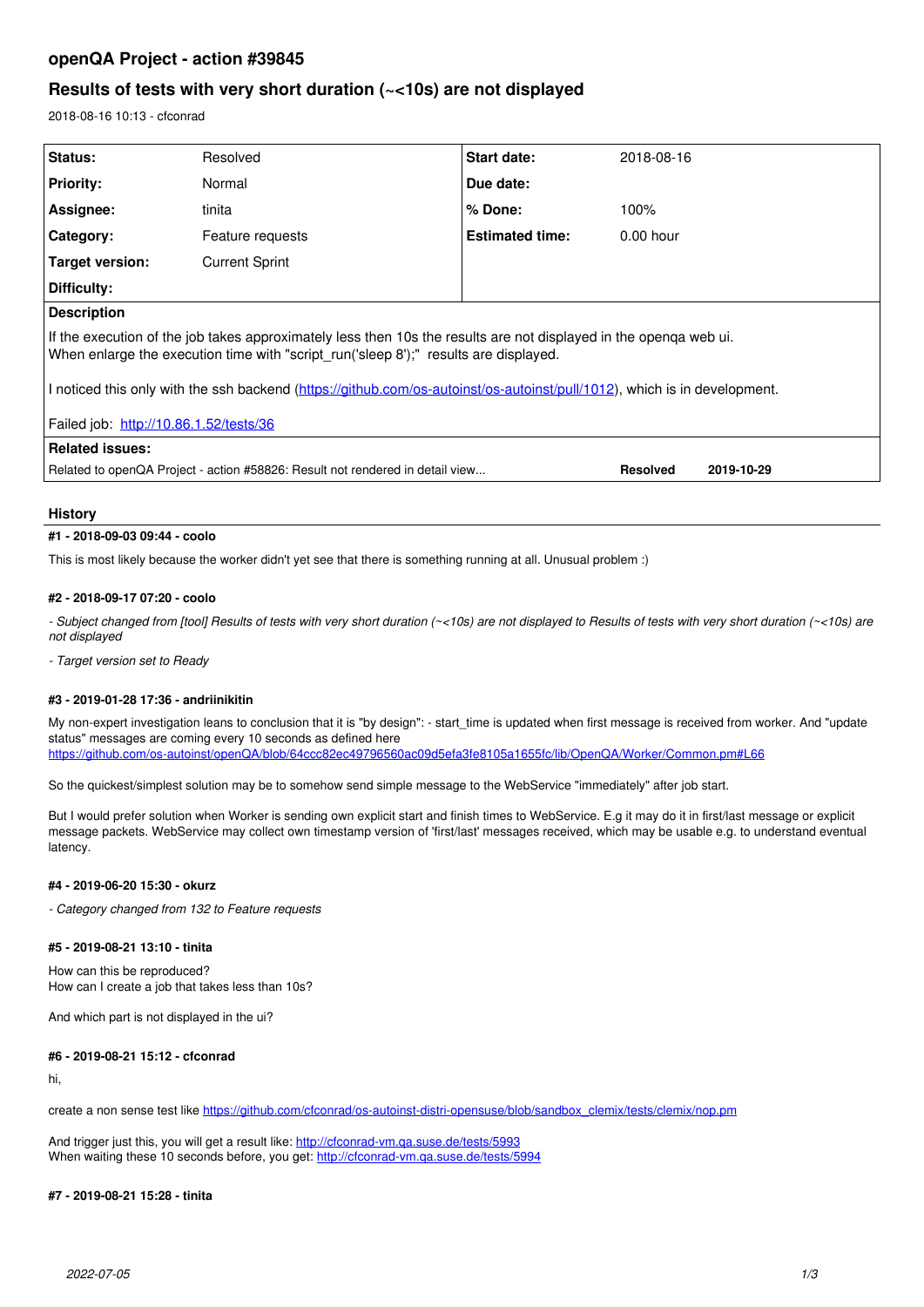create a non sense test like [https://github.com/cfconrad/os-autoinst-distri-opensuse/blob/sandbox\\_clemix/tests/clemix/nop.pm](https://github.com/cfconrad/os-autoinst-distri-opensuse/blob/sandbox_clemix/tests/clemix/nop.pm)

Ah, I see, i thought I always have to run the "boot to\_desktop" test first, that's why my test took longer in total.

I was able to reproduce it now with your test, thanks!

#### **#8 - 2019-09-10 08:39 - tinita**

*- Target version changed from Ready to Current Sprint*

# **#9 - 2019-09-11 13:16 - tinita**

*- Status changed from New to In Progress*

*- Assignee set to tinita*

#### **#10 - 2019-09-11 21:03 - tinita**

Like Andrii said, the first status call to isotovideo happens too late, so it doesn't get a response anymore. As discussed with Sebastian, I am working on a replacement of the status call via socket. Instead it is using a status file that survives the end of isotovideo.

# **#11 - 2019-09-12 14:56 - tinita**

I created two draft pull requests: <https://github.com/os-autoinst/openQA/pull/2327> <https://github.com/os-autoinst/os-autoinst/pull/1212>

# **#12 - 2019-10-07 07:19 - pvorel**

*- Description updated*

#### **#13 - 2019-10-16 08:53 - pvorel**

FYI, this ticket (bug) is blocking<https://github.com/os-autoinst/os-autoinst-distri-opensuse/pull/8329>

#### **#14 - 2019-10-16 09:19 - tinita**

Current Status:

I created the PRs which fixed the issue by using a status file. However, one of the tests (t/33-developer\_mode.t) was failing sometimes. The status call we were using before had some side effect (which seems to be a timing thing only, but not sure).

I have now spent a long time debugging this (and learning to know a lot of our code during this), but the reason is still unclear. We can't merge my PR until this is fixed.

We don't have a plan yet what to do about it.

### **#15 - 2019-10-18 08:30 - tinita**

The bug I mentioned is very probably fixed (PR<https://github.com/os-autoinst/os-autoinst/pull/1230>still in review). Then I can rebase my PRs for this issue.

### **#16 - 2019-10-24 07:52 - cdywan**

Isn't this actually Low priority? On the other hand *gh#os-autoinst/os-autoinst-distri-opensuse#8329* seems to be blocked by it.

# **#17 - 2019-10-24 08:02 - pvorel**

*- Priority changed from Low to Normal*

cdywan wrote:

Isn't this actually Low priority? On the other hand *gh#os-autoinst/os-autoinst-distri-opensuse#8329* seems to be blocked by it.

Yes, please we're waiting for this to be fixed. BTW we might use [gh#os-autoinst/os-autoinst-distri-opensuse#8329](https://github.com/os-autoinst/os-autoinst-distri-opensuse/pull/8329) to fix very often broken all LTP on o3 ([#51743,](https://progress.opensuse.org/issues/51743) [https://openqa.opensuse.org/tests/1064280#next\\_previous](https://openqa.opensuse.org/tests/1064280#next_previous)).

#### **#18 - 2019-10-24 09:30 - tinita**